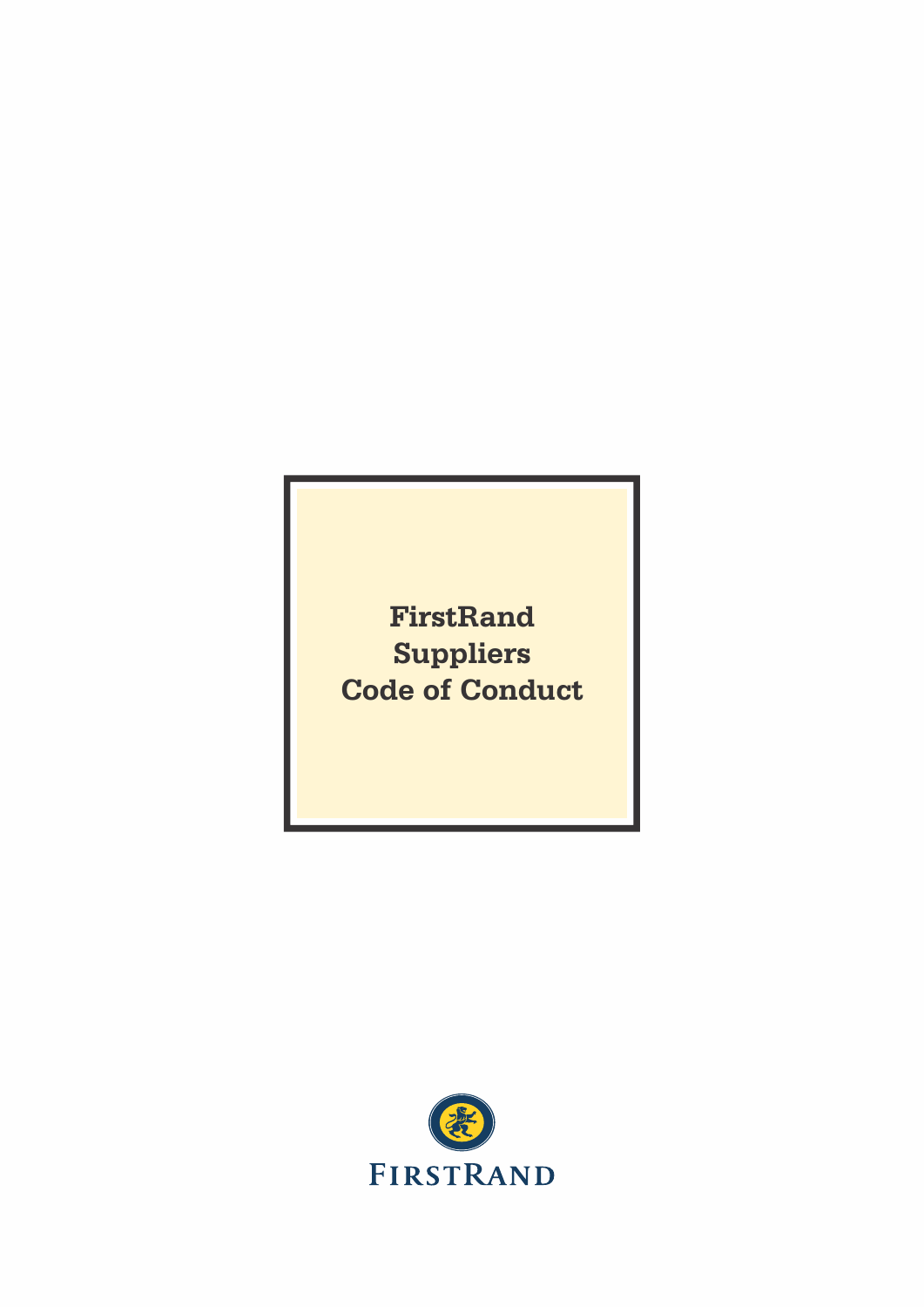$-2$  -  $-$  3  $-$  3  $-$  3  $-$  3  $-$  3  $-$  3  $-$  3  $-$  3  $-$  3  $-$  3  $-$  3  $-$  3  $-$  3  $-$  3  $-$  3  $-$  3  $-$  3  $-$  3  $-$  3  $-$  3  $-$  3  $-$  3  $-$  3  $-$  3  $-$  3  $-$  3  $-$  3  $-$  3  $-$  3  $-$  3  $-$  3  $-$  3  $-$  3  $-$  3  $-$  3  $-$ 

# table of **contents**

| 3              |
|----------------|
| 3              |
| 3              |
| 3              |
| 3              |
| 3              |
| $\overline{4}$ |
| $\overline{4}$ |
| $\overline{4}$ |
| $\overline{4}$ |
| 5              |
| 6              |
| $\overline{7}$ |
|                |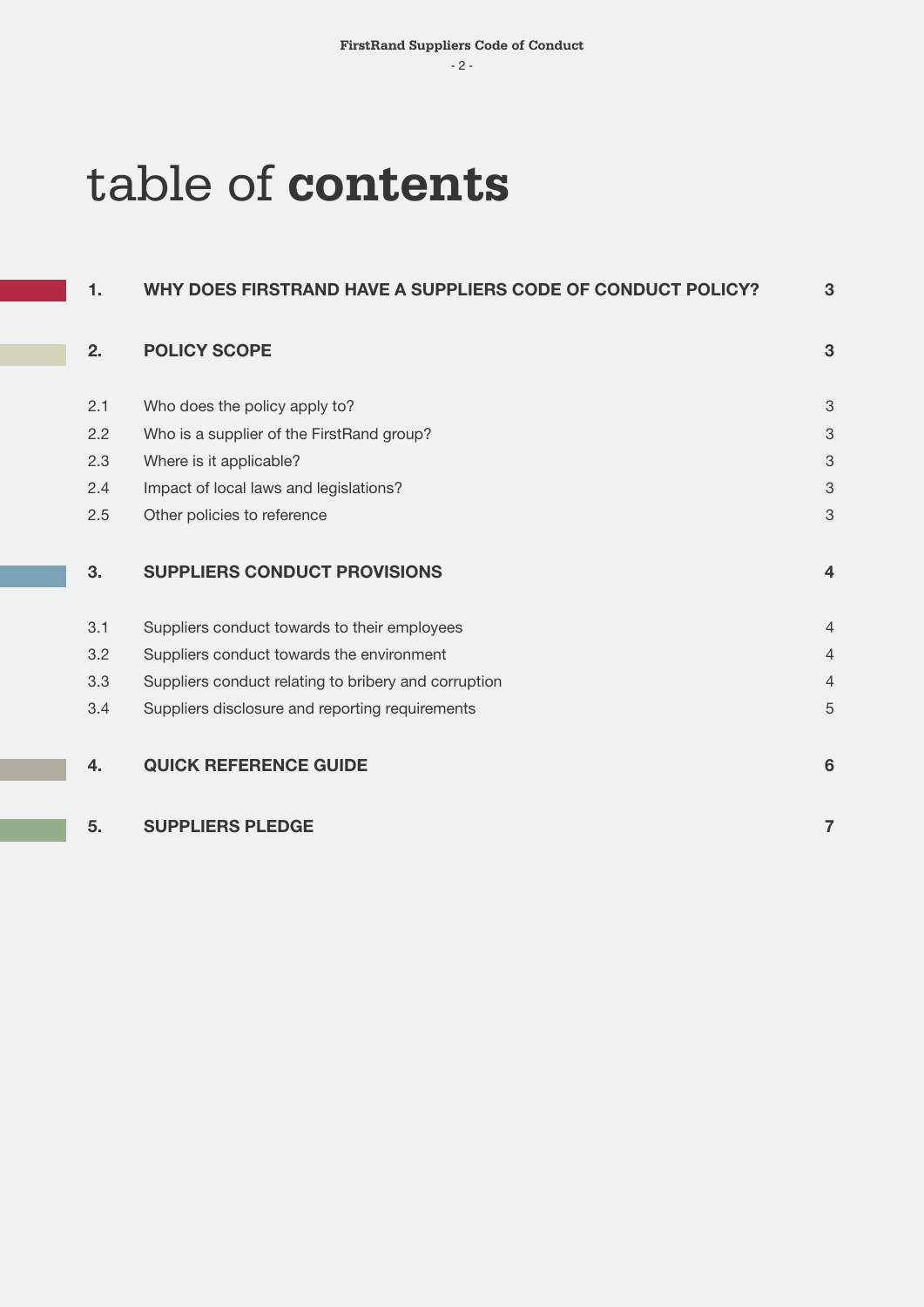# **One** why does FirstRand have a suppliers code of conduct policy?

FirstRand or the group interacts with, and is dependent on, various suppliers for the provision of products and services.

The group is committed to ethical conduct in all its business dealings. The FirstRand code of ethics describes the group's commitment to responsibly advancing an entrepreneurial spirit and captures the ethos of creating value in an accountable manner.

FirstRand aim to develop responsible and sustainable relationships with them.

While we value our suppliers and carefully selected them to ensure that business requirements and governance standards are met, the group expects that all suppliers ascribe to its conduct standards and demonstrate an applied commitment to good governance, ethical conduct and sustainability.

The suppliers code of conduct (the policy) sets the conduct standards the group expects from its suppliers across three areas: suppliers conduct towards their employees, the environment and bribery and corruption.

The policy further sets disclosure and reporting requirements which suppliers must fulfil prior to and during the course of their engagements with the group.

## **FirstRand suppliers conduct provisions**

Conduct towards their employees

Conduct towards the environment

Conduct related to bribery and corruption

Disclosure and reporting to FirstRand

# two policy scope

## 2.1 Who does the policy apply to?

The policy applies to all suppliers of the group globally. including contractual relationships via any of its subsidiaries or representatives.

# 2.2 Who is a supplier of the FirstRand group?

A supplier or vendor of the group is anyone who supplies goods or services to any FirstRand business globally.

# 2.3 Where is it applicable?

The policy applies to all FirstRand operations worldwide.

# 2.4 Impact of local laws and legislation?

FirstRand Suppliers are expected to comply with all local laws and regulations in all jurisdictions in which they operate. The conduct provisions set in the policy do not replace local laws and legislations and constitute an additional conduct standard.

## 2.5 Other policies to reference

The FirstRand group code of ethics is the main policy that describes its commitment to ethical conduct.

Other related policies include:

- FirstRand anti-bribery policy;
- FirstRand declarations of interest policy;
- FirstRand whistle-blowers policy; and
- FirstRand environmental sustainability policy statement.

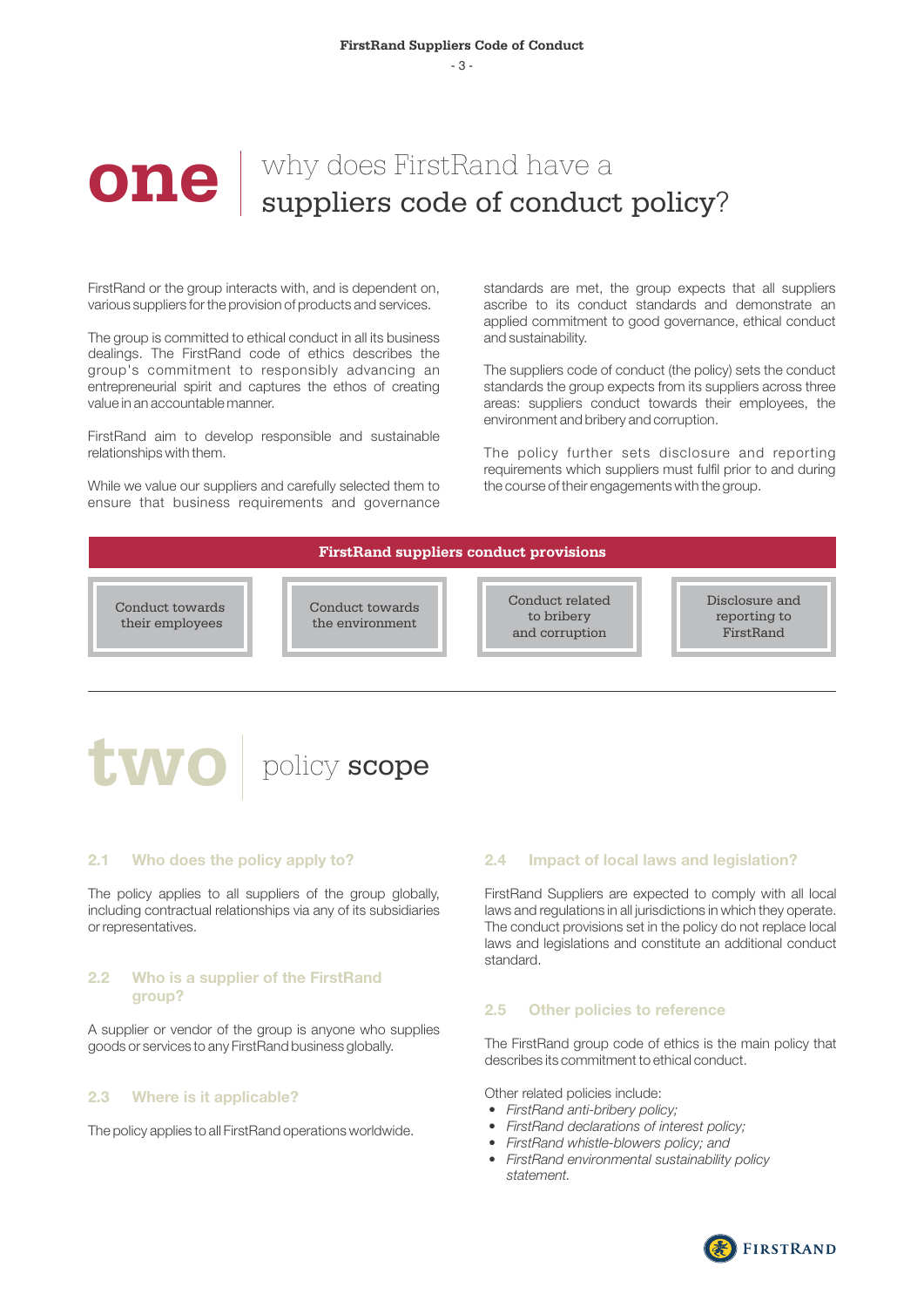# three suppliers conduct provisions

# 3.1 Suppliers conduct towards their employees

FirstRand expects its suppliers to:

- create a fair and ethical workplace;
- treat their employees with dignity and respect:
- ensure that their employees are able to report workplace grievances and complaints anonymously, and offer whistle-blower protection;
- conduct their operations in a manner that does not discriminate against any employee on the basis of race, gender, ethnicity, religion, sexual orientation, disability, age, marital status, nationality or political affiliation;
- ensure a workplace that is free of harassment and abuse;
- ensure that they do not engage in forced or under-age labour, based on the applicable minimum legal working age per jurisdiction;
- create a safe and healthy workplace environment, in which employees have the right to report unhealthy working conditions and refuse unsafe work;
- allow their employees freedom of association;
- ensure fair wages and benefits for their employees and that minimum wages are in compliance with applicable local laws;
- not engage in any form of modern slavery and shall actively monitor and prevent modern slavery in their own supply chain; and
- not tolerate any degree of sexual exploitation of children in their own supply chain.

# 3.2 Suppliers conduct towards the environment

FirstRand is committed to responsible conduct towards the environment. The following conduct standards reflect the group's expectations of its suppliers.

Suppliers must:

- ensure compliance with all applicable environmental legislation;
- ensure the management of air and water quality as per local regulations or permit requirements;
- encourage the efficient use of natural resources such as water and energy; and
- reduce the generation of waste, promote recycling of materials and ensure the responsible management of hazardous substances.

Suppliers may be required to:

- quantify their greenhouse gas emissions in order to understand and manage their carbon footprint; and
- define an environmental or sustainability policy to ensure it behaves in an environmentally responsible and sustainable manner.

# 3.3 Suppliers conduct relating to bribery and corruption

FirstRand is fully committed to the fight against bribery and corruption in its operations, its supply chain, communities and society.

The group expects its suppliers to actively take steps to prevent and detect any acts of bribery and corruption in their businesses.

#### What is bribery?

Bribery is an act of dishonesty. When someone engages in fraud, they abuse their position through dishonesty – one person alone can commit fraud. When someone engages in corruption or bribery they manipulate someone else to abuse their authority for their gain – at least two persons are involved in corruption.

Transparency International defines corruption as the abuse of entrusted power for personal gain.

The South African Prevention and Combating of Corrupt Activities Act (2004) defines corruption as when one party gives to another party anything of value with the purpose of influencing them to abuse their power. This is called a gratification.

Bribery is a specific form of corruption that usually involves two different offences in the same transaction, being active bribery and passive bribery.

With active bribery, a briber offers an advantage (the bribe) in order to influence decisions or breach trust. With passive bribery, the receiver can have his decisions influenced or his trust broken by accepting the advantage. The advantages offered or accepted can be financial (e.g. cash or shares), or non-financial benefits (e.g. the offer of a job) which may be offered or accepted directly or indirectly via third parties. Usually, the advantages come attached with a direct demand or an inference that some personal favour is required. This conflict of interest will then constitute a bribe.

The act of bribery is unethical, against the law and carries criminal, civil liabilities and will damage the good reputation of FirstRand.

The group strictly prohibits the following conduct from its suppliers:

- paying or offering to pay a bribe to a member of the group or any of its representatives;
- requesting a bribe from a member of the group or any of its representatives;
- offering, paying or giving anything of value to a public official in order to improperly obtain business or anything of benefit to the group;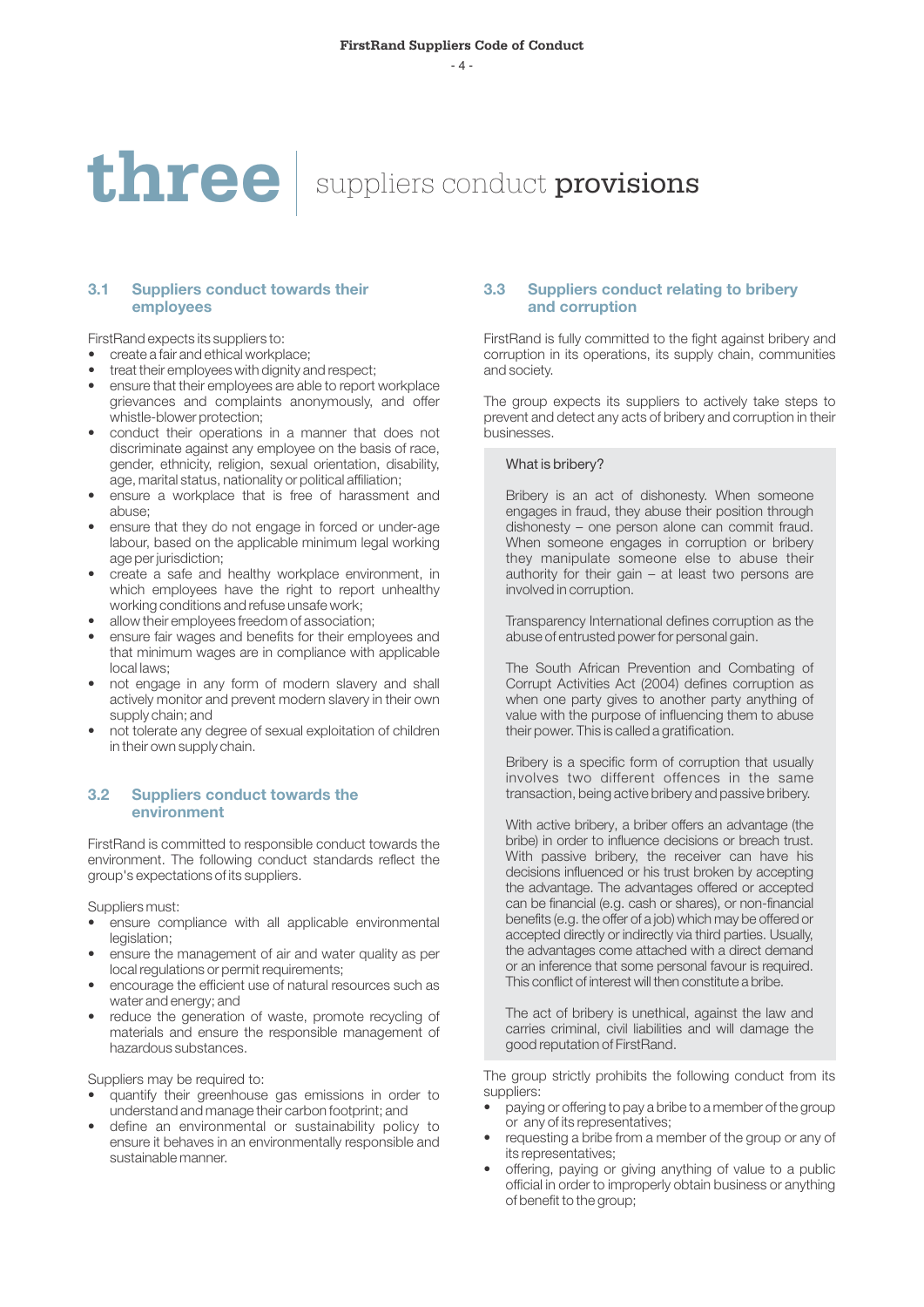$-5$  -  $-5$  -

#### Who is a public official?

Public official means anyone paid directly or indirectly by the government or performing a public function, including officials of state owned enterprises and public international organisations.

- Attempting to induce a public official, whether local or foreign, to do something illegal or unethical;
- paying any person when you know, or have reason to suspect, that all or part of the payment may be channelled to a public official;
- establishing an unrecorded 'slush' fund for any purpose;
- using illegal or improper means (including bribes, favours, blackmail, financial payments, inducements, secret commissions or other rewards) to influence others' actions; or offering anything of value when you know it would be contrary to the rules of the recipient's organisation for the recipient to accept it; and
- ignoring or failing to report any suggestion of a bribe.

In addition to complying with the specific prohibitions in the policy, suppliers must exercise common sense and judgement in assessing whether any arrangement could be perceived to be corrupt or otherwise inappropriate.

#### What is a facilitation payment?

A facilitation payment is usually a small cash payment to an official, in order to speed up a process that has already been paid for, e.g. obtaining visas or permits. These payments are illegal in most countries the group operates in. FirstRand representatives, unless facing situations of risk to safety or health, must not give facilitation payments, and must:

- Challenge the demand for payment;
- Resist payment; and
- Immediately declare to the divisional ethics officer or local head of compliance that such a demand has been made.

The group prohibits the payment of facilitation fees by any of its directors, employees or representatives.

Should a supplier be offered a facilitation payment by a member of the group, they should report it immediately to the FirstRand ethics line. Conversely any member of the group who is offered a facilitation payment by a supplier or vendor must refuse it and immediately report it to the FirstRand ethics line.

Suppliers should not sub-contract their work for the group to any party whom they suspect will pay bribes on behalf of the group. Suppliers should ensure that any third parties who are hired will not make, offer, solicit or receive improper payments on behalf of the group.

Accurate financial records of all payments in relation to FirstRand's business must be kept.

FirstRand may terminate any of its suppliers services for default, specifically if they breach paragraph 3.3 of the code or any applicable anti-corruption legislation in performing their obligations.

# 3.4 Suppliers disclosure and reporting requirements

Suppliers must:

- disclose any potential or actual conflicts of interests according to the group's procurement processes;
- report any conduct which is not aligned to the FirstRand's values stated above. examples of such conduct includes, but is not limited to theft, fraud, corruption, bribery or any type of dishonesty;
- suppliers may be required to disclose their conduct standards and the way in which it is operationalised; and
- must report all instances of perceived or actual bribery, fraud, theft, corruption or other unethical practices to the FirstRand ethics line. The country numbers are listed below.

#### FirstRand ethics line details:

# Email address

report@firstrandethicsoffice.com

#### Website

www.firstrandethicsoffice.com

#### FirstRand Ethics Line toll free numbers

0800 00 33 12 (South Africa and Namibia) 0808 238 75 00 (United Kingdom) 000800 100 79 00 (India)

#### FirstRand Botswana toll-free numbers

71119711 (Mascom) 1144 (Orange) 0800 600 644 (Botswana Telecoms)

FirstRand India toll-free numbers 000800 100 79 00

# FirstRand Kenya toll-free numbers

0800 722 626 (Safaricom toll free. Call rates apply to Essar and Airtel)

#### FirstRand Namibia toll-free numbers

0800 00 33 12 (Namibia Telecoms) 081 91847 (MTC)

FirstRand South Africa toll-free numbers 0800 00 33 12 (Fixed lines toll-free. Call rates apply to mobile networks)

FirstRand United Kingdom toll-free numbers

0808 238 7500 (Fixed lines toll-free. Call rates apply to mobile networks)

FirstRand Zambia toll-free numbers

50800 (Airtel) 260 97 123 1250 (Airtel)

FirstRand Mozambique toll-free numbers 800 11 22 33 (TDM)

FirstRand Tanzania toll-free numbers 0800 11 00 25

#### FirstRand Nigeria toll-free numbers

80999 37319 (Etisalat mobile. Call rates apply to mobile networks) 234 708 060 1872 (Local call rates)

FirstRand Lesotho toll-free numbers

800 22055 (Econet) 2731 571 5077 (International call rates)

FirstRand Swaziland toll-free numbers 800 7006 (SPTC)

FirstRand Ghana toll-free numbers 2731 571 5077 (International call rates)

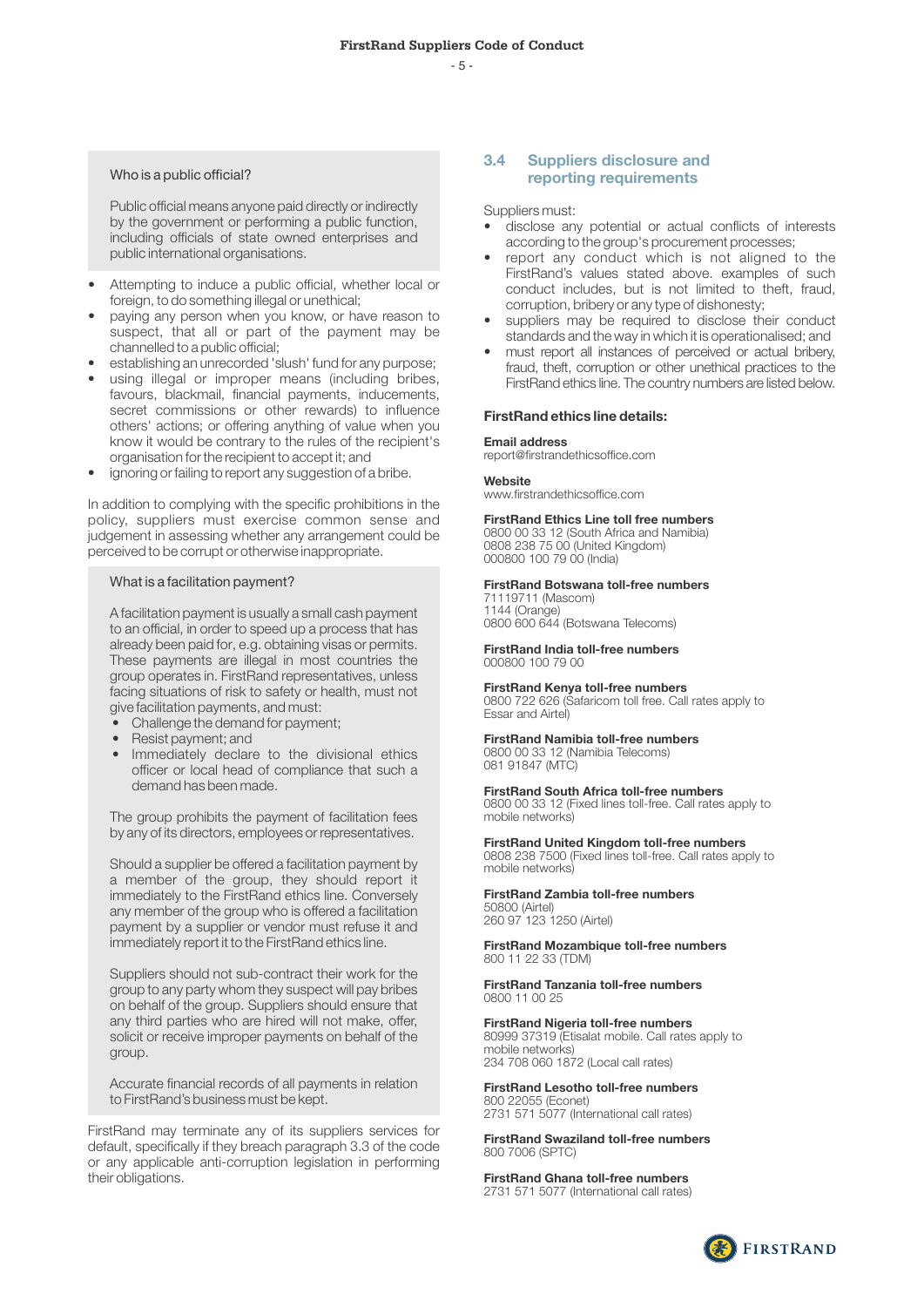

<sup>P</sup>IN<sup>G</sup> <sup>Y</sup>O<sup>U</sup>

# four | FirstRand suppliers code of conduct

# **Why does the group have a suppliers code of conduct policy?**

To provide guidance and set conduct standards for FirstRand's suppliers across the following three areas:

suppliers conduct towards their employees;

**Who should heed this policy?**

- suppliers conduct towards the environment; and
- suppliers conduct relating to bribery and corruption.

# who?

where?

why?

The policy applies to all suppliers of the group globally, whether they are contracted via any of

its subsidiaries or representatives.

# **Where is it applicable?**

The policy applies to all FirstRand global banking operations worldwide.

# what? **What are the conduct provisions which suppliers must adhere to?**

# 1. Suppliers conduct towards their employees:

- Create a fair and ethical workplace.
- Treat their employees with dignity and respect.
- Ensure employees are able to report workplace grievances and complaints anonymously.
- Offer whistle-blower protection.<br>• Conduct operations in a manne
- Conduct operations in a manner that does not discriminate against any employee.
- Ensure a workplace free of harassment and abuse.
- Ensure that there are no forced or under-age labour engagements.
- Create a safe and healthy workplace environment.<br>• Employees must be able to report unhealthy worki
- Employees must be able to report unhealthy working conditions and refuse unsafe work.
- Allow employees freedom of association.
- Ensure fair wages and benefits for employees.
- Do not engage in any form of modern slavery. Actively monitor and prevent modern slavery in their own supply chain.
- Do not tolerate any degree of sexual exploitation of children in their own supply chain.

## 2. Suppliers conduct towards the environment

- Ensure compliance with all applicable environmental legislation
- Ensure management of air and water quality as per local regulations or permit requirements
- Encourage the efficient use of natural resources
- Reduce the generation of waste and promote a recycling culture
- May be required to quantify greenhouse gas emissions to understand their carbon footprint<br>• May be required to define an environmental or sustainability policy to ensure environmentally
- May be required to define an environmental or sustainability policy to ensure environmentally
- responsible behaviour

## 3. Suppliers conduct relating to bribery and corruption

- FirstRand is fully committed to the fight against bribery and corruption and expects its suppliers to actively take steps to prevent and detect any acts of bribery and corruption in their businesses.
- The giving, receiving or requesting of a bribe is strictly prohibited.<br>• Inducing or attempting to induce a public official is illocal and uno
- Inducing or attempting to induce a public official is illegal and unethical and is strictly prohibited.
- Using illegal means to influence others' actions or offering anything of value knowing it would be
- contrary to the recipients organisation for the recipient to accept it, is strictly prohibited.
- The payment of facilitation fees is strictly prohibited.
- Suppliers are strictly prohibited from offering or accepting facilitation payments.
- Ignoring or failing to report any suggestion of a bribe is prohibited.

## 4. Suppliers disclosure and reporting requirements

- Suppliers must disclose any potential or actual conflicts of interest.
- Suppliers must report any conduct which is not aligned to the group's values. This includes any actual or perceived instances of bribery, corruption, fraud, theft and other unethical practices.
- Suppliers may be expected to disclose their conduct standards and how they are operationalised.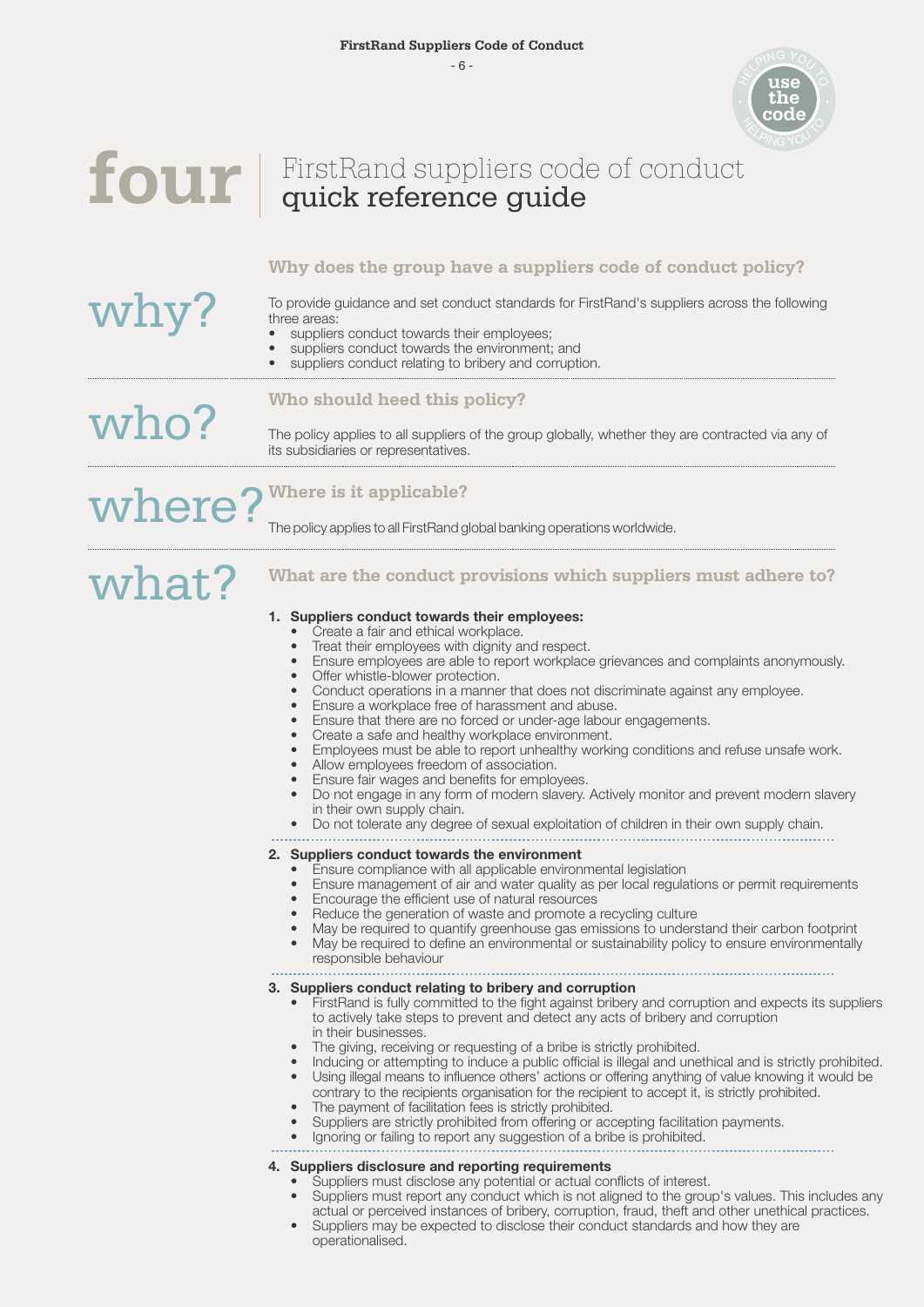- 7 -

# five suppliers pledge

# Suppliers pledge to the code of conduct and confirmation of receipt

|               | (person's name),<br><u> 1980 - Jan Barnett, fransk politiker (d. 1980)</u>                                           |
|---------------|----------------------------------------------------------------------------------------------------------------------|
|               | of (company name supplier),                                                                                          |
| Designation   | <u> 1989 - Johann John Stein, markin fan it ferstjer fan it ferstjer fan it ferstjer fan it ferstjer fan it fers</u> |
| Address       |                                                                                                                      |
| Email address | <u> 1989 - Johann John Stone, mars et al. (</u>                                                                      |

in my capacity as a supplier of the FirstRand group, hereby confirm receipt of the FirstRand suppliers Code of Conduct.

I represent and warrant that in carrying out our responsibilities on behalf of FirstRand, neither our owners, officers, directors, employees, or agents have paid, offered, or promised to pay, or authorized the payment directly or indirectly, of any money, gift, or anything of value to any government official or to anyone else, for the purpose of influencing any act or decision of such official or private person to obtain or retain business, or to direct business to any person.

I understand that FirstRand may terminate our services for default, if we breach point 3.3 of the policy or any applicable anticorruption legislation in performing our obligations.

Signed \_\_\_\_\_\_\_\_\_\_\_\_\_\_\_\_\_\_\_\_\_\_\_\_\_\_\_\_\_\_\_\_\_\_\_\_\_\_\_\_\_\_\_\_\_\_\_\_\_ Date \_\_\_\_\_\_\_\_\_\_\_\_\_\_\_\_\_\_\_\_\_\_\_\_\_

Place \_\_\_\_\_\_\_\_\_\_\_\_\_\_\_\_\_\_\_\_\_\_\_\_\_\_\_\_\_\_\_\_\_\_\_\_\_\_\_\_\_\_\_\_\_\_\_\_\_

Please return the signed confirmation of receipt to the FirstRand group Ethics Office using

ethicsoffice@firstrand.co.za

Should you require more information, please contact the FirstRand Ethics Office.